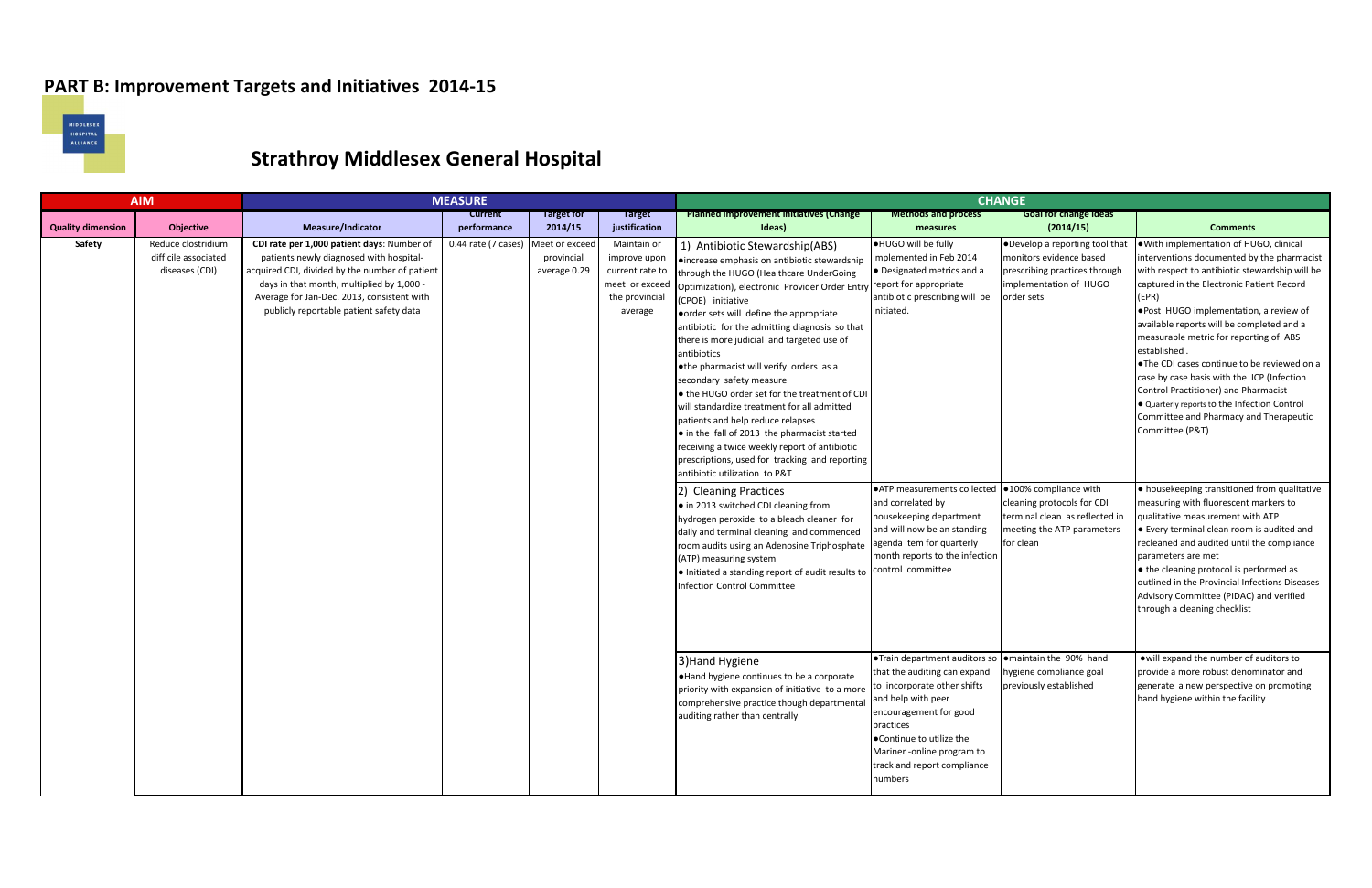|                      | <b>AIM</b><br><b>MEASURE</b>                 |                                                                                                                                                                                                                                                      |      |                                                |                                     | <b>CHANGE</b>                                                                                                                                                                                                                                                                                                                                                                                                                                                                                                                                                                                                                                                                                                                                                                                                                                                                                                                                                                                                                                                                                                                                                                          |                                                                                                                                                                                                                                                                                                                                                               |                                                                                             |                                                                                                                                                                                                                                                                                                                                                                                                                                                                                                                                                                                                                                                                                     |
|----------------------|----------------------------------------------|------------------------------------------------------------------------------------------------------------------------------------------------------------------------------------------------------------------------------------------------------|------|------------------------------------------------|-------------------------------------|----------------------------------------------------------------------------------------------------------------------------------------------------------------------------------------------------------------------------------------------------------------------------------------------------------------------------------------------------------------------------------------------------------------------------------------------------------------------------------------------------------------------------------------------------------------------------------------------------------------------------------------------------------------------------------------------------------------------------------------------------------------------------------------------------------------------------------------------------------------------------------------------------------------------------------------------------------------------------------------------------------------------------------------------------------------------------------------------------------------------------------------------------------------------------------------|---------------------------------------------------------------------------------------------------------------------------------------------------------------------------------------------------------------------------------------------------------------------------------------------------------------------------------------------------------------|---------------------------------------------------------------------------------------------|-------------------------------------------------------------------------------------------------------------------------------------------------------------------------------------------------------------------------------------------------------------------------------------------------------------------------------------------------------------------------------------------------------------------------------------------------------------------------------------------------------------------------------------------------------------------------------------------------------------------------------------------------------------------------------------|
|                      | Medication<br>Reconciliation at<br>admission | Medication reconciliation at admission. The<br>total number of patients with medication<br>reconciled as a proportion of the total number<br>of patients admitted to the hospital. Q3<br>2013/14                                                     | 96%  | 90%                                            | to exceed<br>performance<br>target. | Meet or continue The HUGO CPOE implementation will<br>improve the overall performance. With<br>electronic physician order entry, medication<br>reconciliation on admission will be<br>captured. Quarterly reporting through the<br>National Safer Health Care Now network,<br>monitoring and sharing of performance<br>internally.                                                                                                                                                                                                                                                                                                                                                                                                                                                                                                                                                                                                                                                                                                                                                                                                                                                     | Ongoing monitoring and<br>review of statistical data<br>available through Electronic<br>Patient Record (EPR). Track<br>each occurrence of a<br>medication administration<br>related to the medication<br>reconciliation. Review for<br>process improvement and<br>elimination of errors.<br>Quarterly reporting to<br>Pharmacy and Therapeutics<br>Committee. | Greater than or equal to 90%                                                                | With implementation of HUGO CPOE,<br>medication reconciliation is expected to meet<br>or exceed the target. Medication<br>Reconciliation is also recognized as an<br>Accreditation Required Organization Practice<br>(ROPS) and SMGH met required elements in<br>Accreditation survey Fall 2013. Also capture<br>and report - Medication Reconciliation on<br>patient transfers.                                                                                                                                                                                                                                                                                                    |
| <b>Effectiveness</b> | Improve organizationa<br>financial health    | Total Margin (consolidated): Percent by which<br>total corporate (consolidated) revenues exceed<br>or fall short of total corporate (consolidated)<br>expense, excluding the impact of facility<br>amortization, in a given year. Q3 2013/14<br>OHRS | 0.36 | Greater than or Zero or greater<br>equal to 0. | indicates good<br>total margin.     | 1) Sustaining Total Margin Currently<br>achieving performance goal and will continue<br>to monitor through Board Finance Committee.<br>Sustaining Total Margin at zero or better.<br>Ongoing analysis and education surrounding<br>Health System Funding Reform / Quality<br>Based Procedures and Health Based Allocation operational and capital<br>Model. A new Financial Planning Analyst role<br>is actively involved in Ministry funding analysis challenges will continue<br>as well as planning and benchmarking analysis. throughout the organization<br>The hospital is engaged in many regional<br>initiatives to enhance patient care which are<br>tied to performance. They include the SW<br><b>LHIN Regional Integration Decision Support</b><br>team; the SW LHIN Local Partnership Initiative<br>to identify funding issues and challenges while<br>providing education; the SW LHIN Integrated<br>Health Plan looking at clinical services<br>planning; and Regional Orthopaedic Services.<br>The hospital continues to monitor changes to<br>the Not-For-Profit Corporations Act and the<br>potential impact on governance and changes<br>to Cost Per Weighted Case. | reporting. Enrollment in<br>HBAM and QBP HSFR<br>education sessions and review<br>of resources provided. The<br>hospital has initiated 3 year<br>budgets. LEAN project<br>to reduce costs.                                                                                                                                                                    | to Finance Committee of the<br>Board and publicly quarterly<br>through corporate dashboard. | Monthly financial tracking and Monthly completion of finance This is a priority item because it is tied to<br>account by manager of finance, Health System Funding Reform funding and<br>reported to CFO within 2 weeks changing HBAM and Quality Based Procedure<br>of month end. Quarterly report Funding. LEAN initiatives related to improved<br>patient care, education, access, but also<br>costing continue. The priority is in managing<br>limited funding with cost pressures while at<br>the same time sustaining and improving the<br>orthopedic program. The assumptions we<br>make are at risk without timely input from the<br>Ministry of Health and Long Term Care. |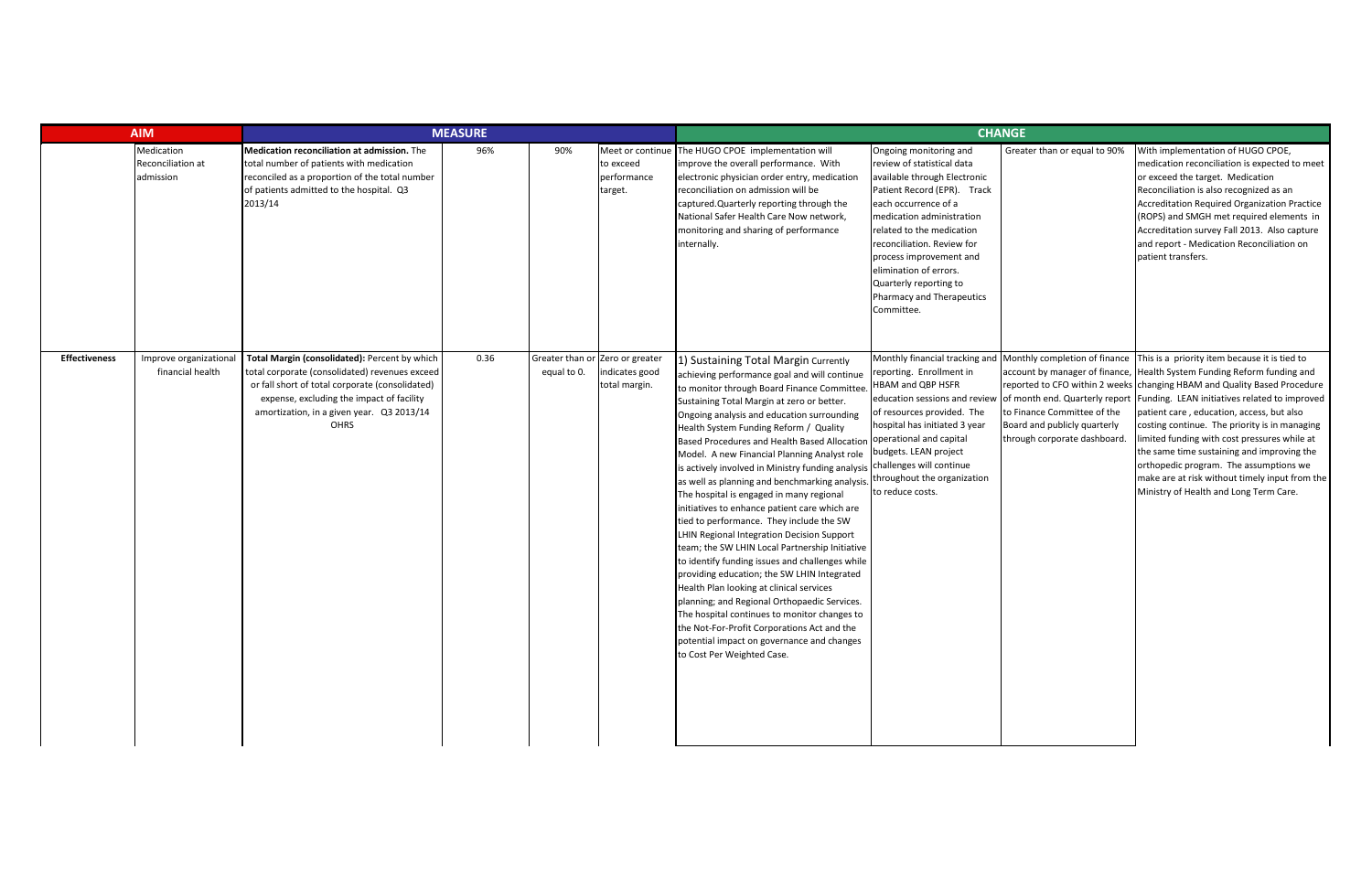| <b>MEASURE</b><br><b>AIM</b> |                                |                                                                                                                |      | <b>CHANGE</b> |                                                                                                                                                                                                                |                                                                                                                                                                                                                                                                                                                                                                                                                                                                                                                                                                                                                                                   |                                                                                                                                                                                                                                                                                                                                                                                                                                                                                                                       |                                                                                                                                                                                                                                                                                                                                                |                                                                                                                                                                                                                                                                                                                                                                                                                                                                                                                                                     |
|------------------------------|--------------------------------|----------------------------------------------------------------------------------------------------------------|------|---------------|----------------------------------------------------------------------------------------------------------------------------------------------------------------------------------------------------------------|---------------------------------------------------------------------------------------------------------------------------------------------------------------------------------------------------------------------------------------------------------------------------------------------------------------------------------------------------------------------------------------------------------------------------------------------------------------------------------------------------------------------------------------------------------------------------------------------------------------------------------------------------|-----------------------------------------------------------------------------------------------------------------------------------------------------------------------------------------------------------------------------------------------------------------------------------------------------------------------------------------------------------------------------------------------------------------------------------------------------------------------------------------------------------------------|------------------------------------------------------------------------------------------------------------------------------------------------------------------------------------------------------------------------------------------------------------------------------------------------------------------------------------------------|-----------------------------------------------------------------------------------------------------------------------------------------------------------------------------------------------------------------------------------------------------------------------------------------------------------------------------------------------------------------------------------------------------------------------------------------------------------------------------------------------------------------------------------------------------|
|                              |                                |                                                                                                                |      |               |                                                                                                                                                                                                                | 2) Quality Based Procedure (QBP)<br><b>Funding Transformation Steering</b><br>Team. This leadership team is under<br>development with the intent to support and<br>act as the steward of the implementations of<br>QBP's across the organization. The Funding<br>Transformation Team will focus primarily on<br>the QBP's in an effort to leverage and optimize<br>quality and efficiency within the new funding<br>model. The team will review provincial<br>handbooks, admission and readmission<br>volumes, current and recommended practice<br>variations, staff and patient education,<br>electronic CPOE and pathway development,<br>costs. | ● Each QBP will have<br>associated provincial and<br>internal metrics<br>.Regular monitoring of<br>patient outcomes and cost<br>will be reported as<br>determined by the team                                                                                                                                                                                                                                                                                                                                         | Goals include: -Development,<br>pilot and evaluate a process<br>working through QBP. Apply<br>successful process to<br>remaining QBP - Optimize<br>patient outcomes, creating<br>efficiency and cost savings -<br>Optimize QBP volumes and<br>funding dollars. Educate all<br>physicians and staff of each<br>QBP and their role in delivering |                                                                                                                                                                                                                                                                                                                                                                                                                                                                                                                                                     |
| <b>Access</b>                | Reduce wait times in the<br>ED | <b>ER Wait times:</b> 90th Percentile ER length of<br>stay for Admitted patients. Q4 FY 2012/13 -Q3<br>2013/14 | 13.3 | 9             | <b>NEW Stretch</b><br><b>Target ED</b><br><b>Admitted LOS</b><br>hours (Triage to<br>is 4 hours;<br>decision to<br>hours)<br>established by<br><b>SWLHIN ED</b><br>Knowledge<br>Transfer Group<br>Smart Goals. | Currently participating in Knowledge Transfer<br>Lean SWLHIN initiative to look at LOS of<br>admitted patients and develop strategies to<br>Triage to admit 9 decrease the time to inpatient<br>beds/standardize care plans and look at<br>decision to admit predictable discharge planning. New targets<br>identified to be met by end of year 2014. Goal<br>is to free up inpatient beds so when the<br>inpatient bed is $5$ decision to admit is completed, the patient<br>will be transferred to the unit with a defined<br>amount of time.                                                                                                   | ·Implementation of white<br>boards in the inpatient areas<br>to assist with predictable<br>discharge expectations,<br>communication pathways<br>●Enhance more patient<br>centered care focus of staff,<br>managers and Clinical Leader<br>· Utilize the DART information<br>to help understand/predict<br>heavy discharge and admission<br>days to help with bed<br>management/ decrease ALC<br>patient days/Implement Home<br>·Better utilize our CCAC<br>partners/continue with daily<br>huddles on Inpatient Areas | Target of 9 hours by Dec 2014                                                                                                                                                                                                                                                                                                                  | Great focus by the entire organization to<br>decrease wait times in the ED. Collaboration<br>between all managers and frontline staff to<br>manage these goals and expectations/HUGO<br>will assist as care plans have been generated<br>to assist with standardization of care in the<br>ED/focus is on the 90th percentile as the ED is<br>a volume dependant area and is<br>unpredictable/Home First will be an asset to<br>our plan as it will get patients home vs.<br>waiting in acute hospital beds for LTC beds for<br>lengthy time frames. |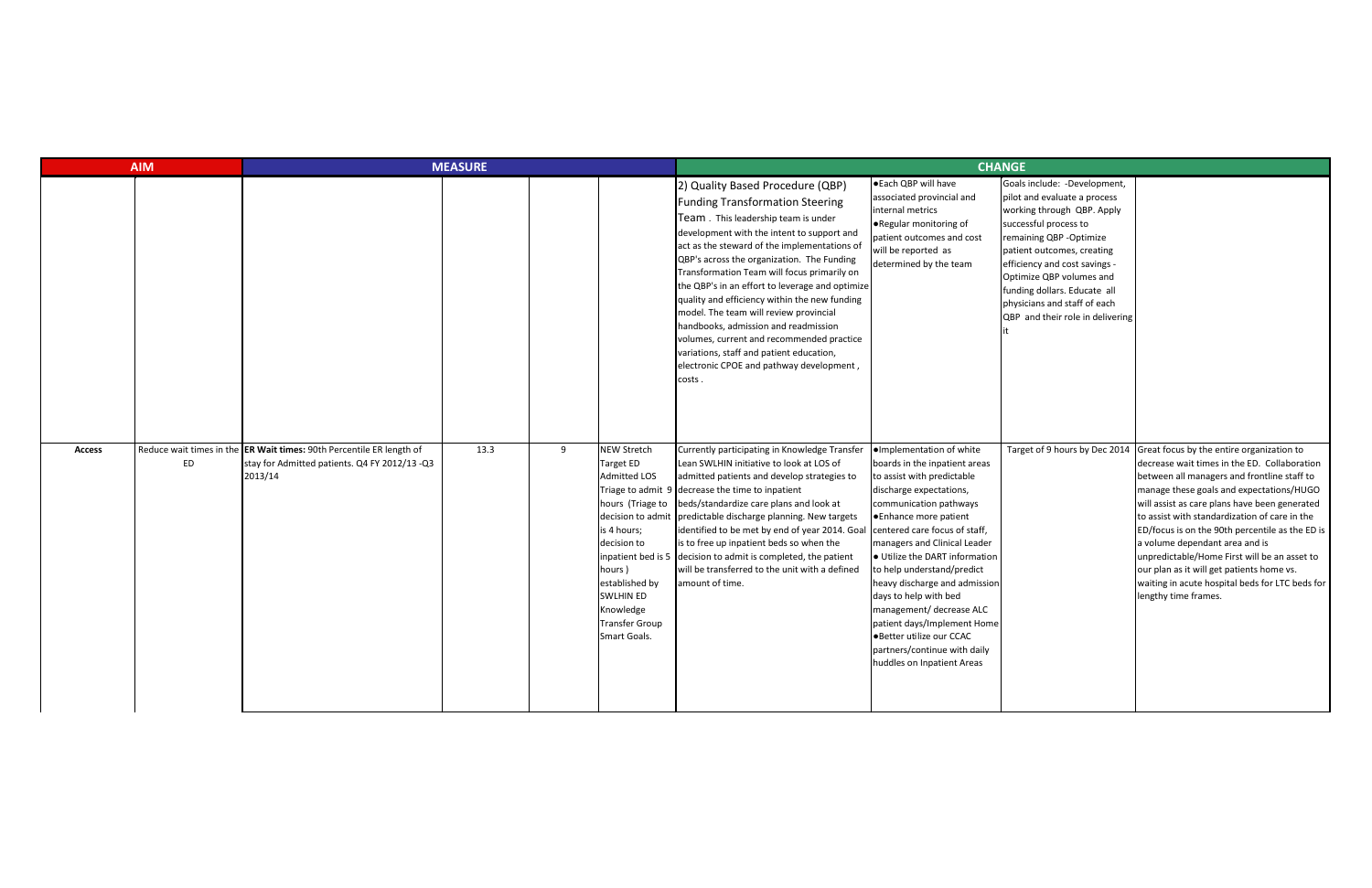| <b>AIM</b>               |                                                              | <b>MEASURE</b>                                                                                                                                                                                                                                                                                                                                                   |        |      |                                                                         |                                                                                                                                                                                                                                                                                                                                                                                                                                                                                                                                                                                                                                                                                                                                                                                                                                                                                                              |                                                                                                                                                                                                                                                                                                                                                                                                                                                                                                                                                                    | <b>CHANGE</b>                                                                                                                                                                         |                                                                                                                                                                                                                                                                                                                                                                                                                                             |
|--------------------------|--------------------------------------------------------------|------------------------------------------------------------------------------------------------------------------------------------------------------------------------------------------------------------------------------------------------------------------------------------------------------------------------------------------------------------------|--------|------|-------------------------------------------------------------------------|--------------------------------------------------------------------------------------------------------------------------------------------------------------------------------------------------------------------------------------------------------------------------------------------------------------------------------------------------------------------------------------------------------------------------------------------------------------------------------------------------------------------------------------------------------------------------------------------------------------------------------------------------------------------------------------------------------------------------------------------------------------------------------------------------------------------------------------------------------------------------------------------------------------|--------------------------------------------------------------------------------------------------------------------------------------------------------------------------------------------------------------------------------------------------------------------------------------------------------------------------------------------------------------------------------------------------------------------------------------------------------------------------------------------------------------------------------------------------------------------|---------------------------------------------------------------------------------------------------------------------------------------------------------------------------------------|---------------------------------------------------------------------------------------------------------------------------------------------------------------------------------------------------------------------------------------------------------------------------------------------------------------------------------------------------------------------------------------------------------------------------------------------|
| <b>Patient- Centered</b> | <b>Patient Satisfaction</b>                                  | From NRC Picker: "Overall, how would you rate<br>the care and services you received at the<br>hospital?" Q3 2012/13- Q2 2013/14                                                                                                                                                                                                                                  | 92.90% | 93%  | Meet or exceed<br>provincial<br>benchmark.                              | 1) ED Knowledge Transfer initiative<br>improvements will improve patient<br>satisfaction by reducing length of wait and<br>improve patient throughput. Improvements<br>plans include decrease LOS for admitted<br>patients, standardized care plans, faster time<br>to admit decision by MD, and<br>communications of current demands on the<br>department when wait times are lengthy.<br>2) Inpatient and Surgical Day Care (SDC)<br>review of satisfaction results and areas of high remain stays low or<br>and low satisfaction by category.<br>3) ED Follow-up phone calls made to patients re: wait times and if its a flow<br>who left without being seen (LWBS)<br>4) Sustain expectation of 2 business day<br>response to patient and family complaints,<br>currently greater than 90%. Responding to<br>patient complaints early helps to demonstrate compliments and complaints<br>accountability | 1) The Daily Activity Reporting<br>Tool (DART) is displayed to<br>the physicians and staff to<br>inform up to date wait time<br>indicator performance reflect<br>on how/why and determine if 93% satisfaction.<br>there is any improvements to<br>be made<br>2) Monitor the reports for the<br>number of patients LWBS<br>nil/respond to all complaints<br>issue then get all stakeholders<br>involved to improve i.e<br>DI/Lab/Inpatient units.<br>3) Satisfaction results,<br>shared at individual and staff<br>meeting level and at Board<br>Quality Committee. | Daily DART monitoring. Same<br>day reciept and review<br>complaints, two business day<br>response to complaint. Meet or<br>exceed provincial benchmark                                | Communication seems to be a common<br>complaint amongst patients when interviewed<br>over the phone. Clear and regular<br>communication of wait times and reasons for<br>the wait, ensure patients feel they are valued<br>and not forgotten. The initial contact with<br>triage nurse can set the tone for the visit-so<br>coaching to all triage trained nurses to be self<br>aware of all communication styles, personal<br>or physical. |
| Integrated               | Reduce 30 Day<br><b>Readmission Rates to</b><br>Any Facility | 30-Day Readmission Rate to Any Facility- The<br>number of patients with select case mix<br>groups(CMGs) readmitted to any facility for<br>non-elective inpatient care within 30 days of<br>discharge, compared to the number of<br>expected non-elective readmissions using data<br>from all Ontario acute hospitals. Q2 FY 2012/13-<br>Q1 FY 2013/14. DAD/CHIHI | 15.35  | 13.8 | 16.35 Provincial<br>readmission rate<br>Target<br>on 10%<br>improvement | Daily Huddles with focus on individual<br>discharge planning. Health providers identify<br>patient areas of risk in consideration of<br>established based transition from hospital, plan and facilitate<br>accordingly to provide support or<br>reassessment of key areas of risk. Perform<br>medication reconciliation on admission and<br>discharge. Provide each patient with their<br>individual discharge plan including options for $\vert$ plans including assessment of<br>assistance, self monitoring and specific<br>medications and changes.                                                                                                                                                                                                                                                                                                                                                      | Review of readmission rates<br>by diagnosis.Review and<br>compare to associated QBP<br>clinical handbooks and best<br>practices. Completion of HARP<br>readmission risk assessment<br>tool. Medication reconciliation<br>completion.Individualized care<br>current education tools and<br>patient understanding, and<br>timely plans for followup.                                                                                                                                                                                                                 | To gain greater understanding<br>of readmission rates and<br>populations at risk. Maintain or<br>improve upon current<br>readmission rates given data<br>under review is not current. | Tracking and monitoring number and timing<br>of readmissions. Tracking completion of<br>medication reconciliation on admission and<br>discharge. Assessing and understanding the<br>areas of priority improvement.                                                                                                                                                                                                                          |